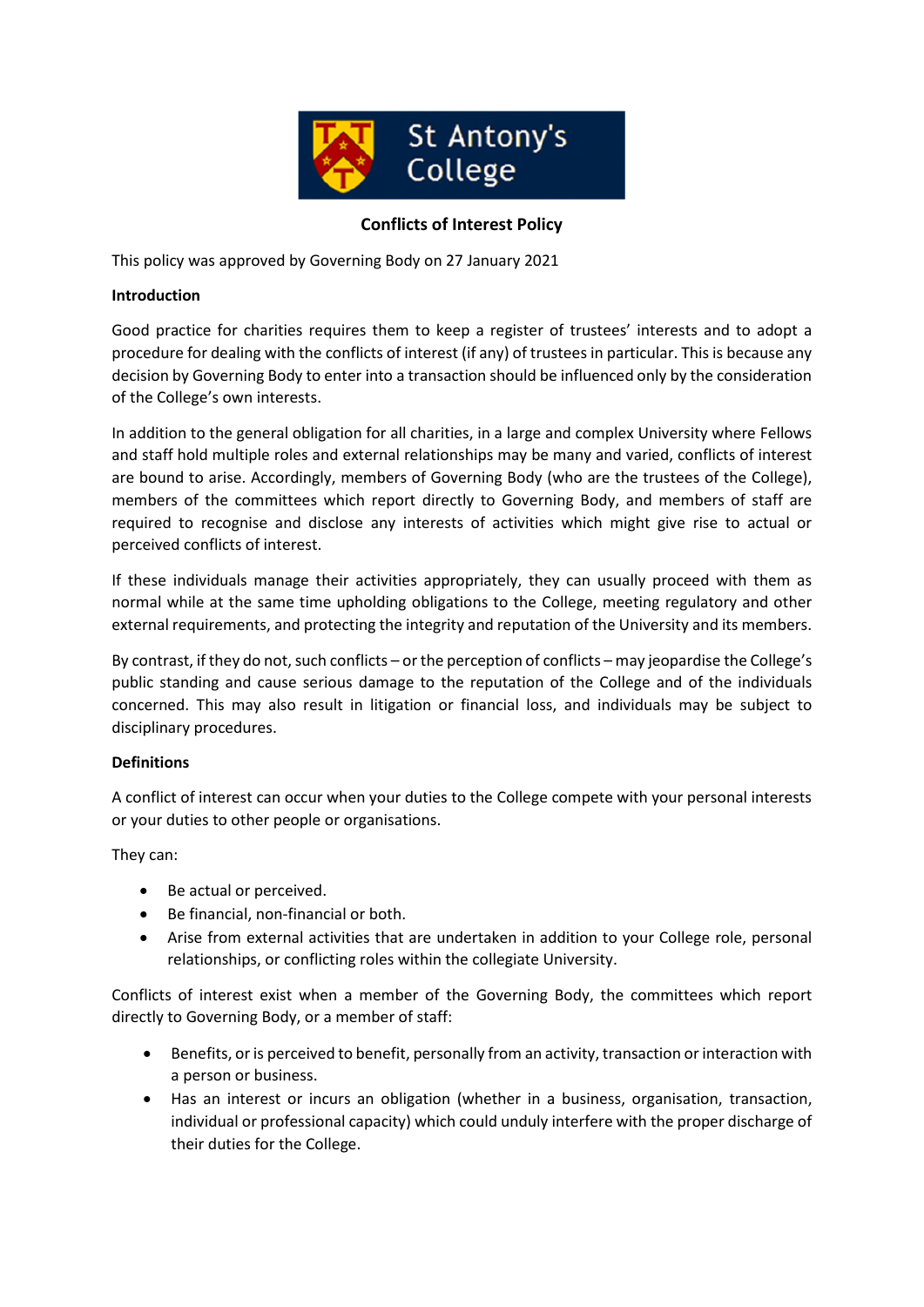Is properly perceived by someone reasonably well informed to have been affected in integrity or ability to exercise an official power, or perform an official duty or function, by private interest.

Perceptions of a conflict may arise where the individual is a purchaser of goods or services from or through the College, as well as in relation to businesses, organisations and individuals doing business with the College.

The duty to declare a possible conflict applies to the perception of the situation rather than the actual existence of a conflict. If the situation cannot reasonably be regarded as likely to give rise to a conflict of interest, then there is no duty to declare it. If there is any uncertainty as to whether there is a conflict, or if an individual is uncertain about the application of this Policy or how it might affect their activities, they should contact the Bursar.

# **Scope**

This policy applies to all members of Governing Body, members of committees which report directly to Governing Body, and staff. This policy should be read in conjunction with the College's Declaration of Interests form and its Register of Interests.

## **Recognising Conflicts of Interest**

In order to recognise actual or perceived conflicts of interest, key interests need to be identified. There are three main dimensions to be considered:

## *Dimension 1: roles and relationships*

Actual or potential conflicts generally arise from:

- roles or activities involving parties outside the College
- roles held by individuals outside the College
- multiple roles held by individuals inside the College
- committee membership and roles involving decision-making in or on behalf of the College
- close personal relationships.

#### *Dimension 2: activities giving rise to potential conflicts*

Actual or potential conflicts generally arise from:

- donations and grants
- external activities and appointments
- admissions
- recruitment
- procurement
- intellectual property
- spinouts and other companies in which individuals have an interest
- complex commercial transactions and arrangements.

#### *Dimension 3: financial and non-financial conflicts*

Financial conflicts may include:

- payments
- benefits in kind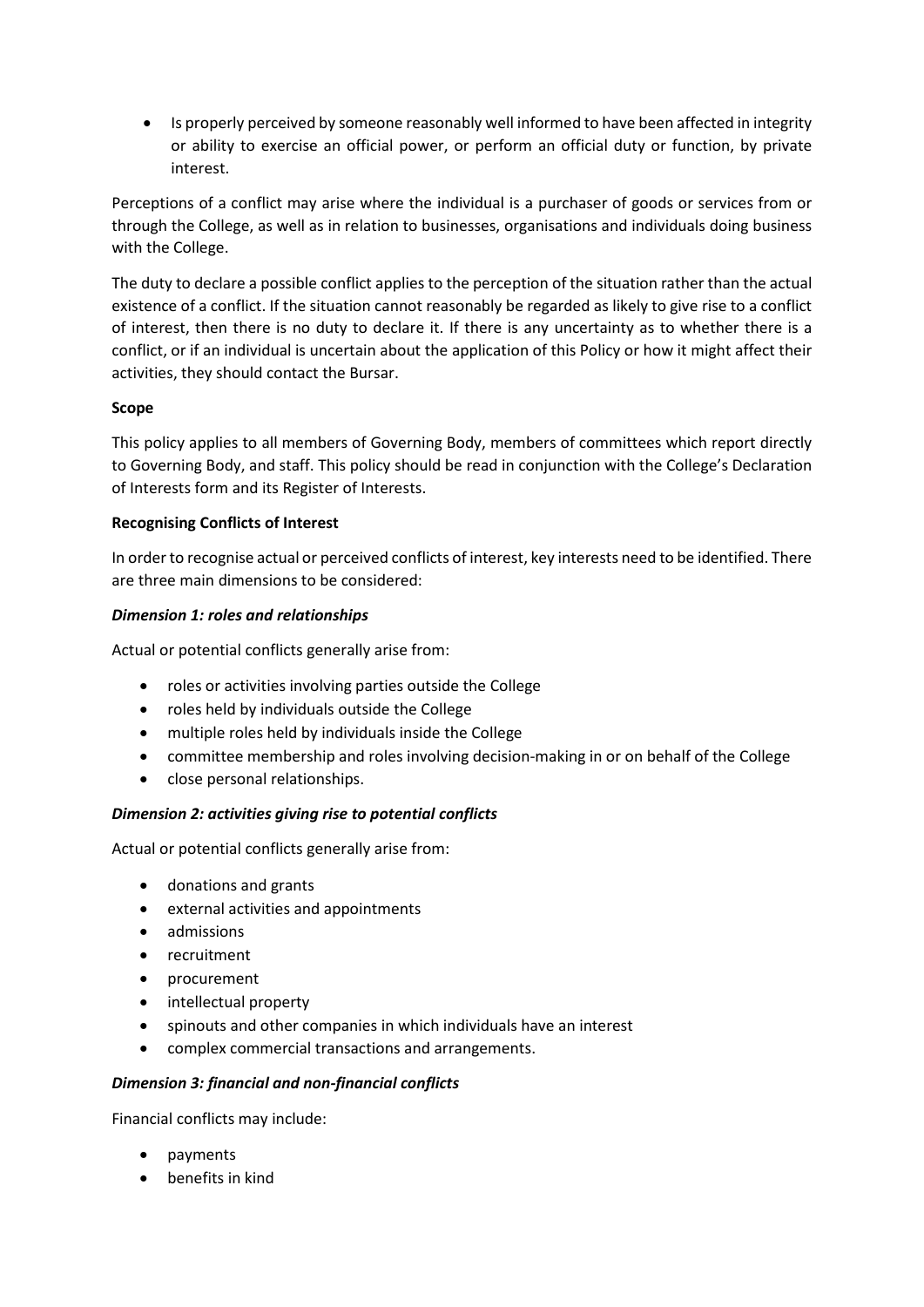- hospitality and/or gifts
- forgiveness of debt
- discounts, bonuses or other favourable contract terms
- equity interests (e.g. stocks, stock options or other ownership interests)
- intellectual property rights (e.g. patents, copyrights and royalties from such rights).

The level of financial interest is not the determining factor as to whether a conflict should be disclosed. What might be 'not material' or 'not significant' for one person might be very significant for another. Good practice in many situations will mean the declaration of any financial interest, however small.

Non-financial interests may include any benefit or advantage, including, but not limited to:

- direct or indirect enhancement of an individual's career or education
- gain to immediate family (or a person with whom the person has a close personal relationship).

In order to identify potential conflicts of interest, Fellows and staff should consider who they are acting for, and whether there are any competing motivations or interests that could influence them, or be seen to influence them.

## **Acceptance of Gifts**

Acceptance of gifts, entertainment, travel, and services for personal use from people or companies who do business with the College could impede the objectivity of members of Governing Body, members of committees which report directly to Governing Body, and staff, and create a conflicting obligation to that person or company, contrary to their obligation to the College.

The receipt of a gift or hospitality in the course of performing official duties may raise an issue of ethical conduct if the acceptance places the individual in a real or apparent conflict of interest situation, and particularly if the value of the gift or hospitality provided is material. All gifts or hospitality received (above the value of £50 in each case) must be declared by notifying the Bursar's PA by email (or otherwise in writing), to be filed in the gifts and hospitality register.

The collegiate University has a specific policy in respect of donations from current and prospective students or their close relations; the most relevant clauses are as follows:

- A.3: In no circumstances should any donation be accepted or solicited if there is a reasonable likelihood that the acceptance of such a donation might result in actual or perceived influence in decision-making at the University or improper behaviour by any of its members.
- C.7: The University does not accept or solicit donations of £500 or more from current or prospective students;
- C.8: The University does not accept or solicit donations of £500 or more from spouses or partners of current or prospective students.

If an individual is not sure whether accepting a gift or hospitality may cause a real or apparent conflict of interest, they should seek advice from the Bursar.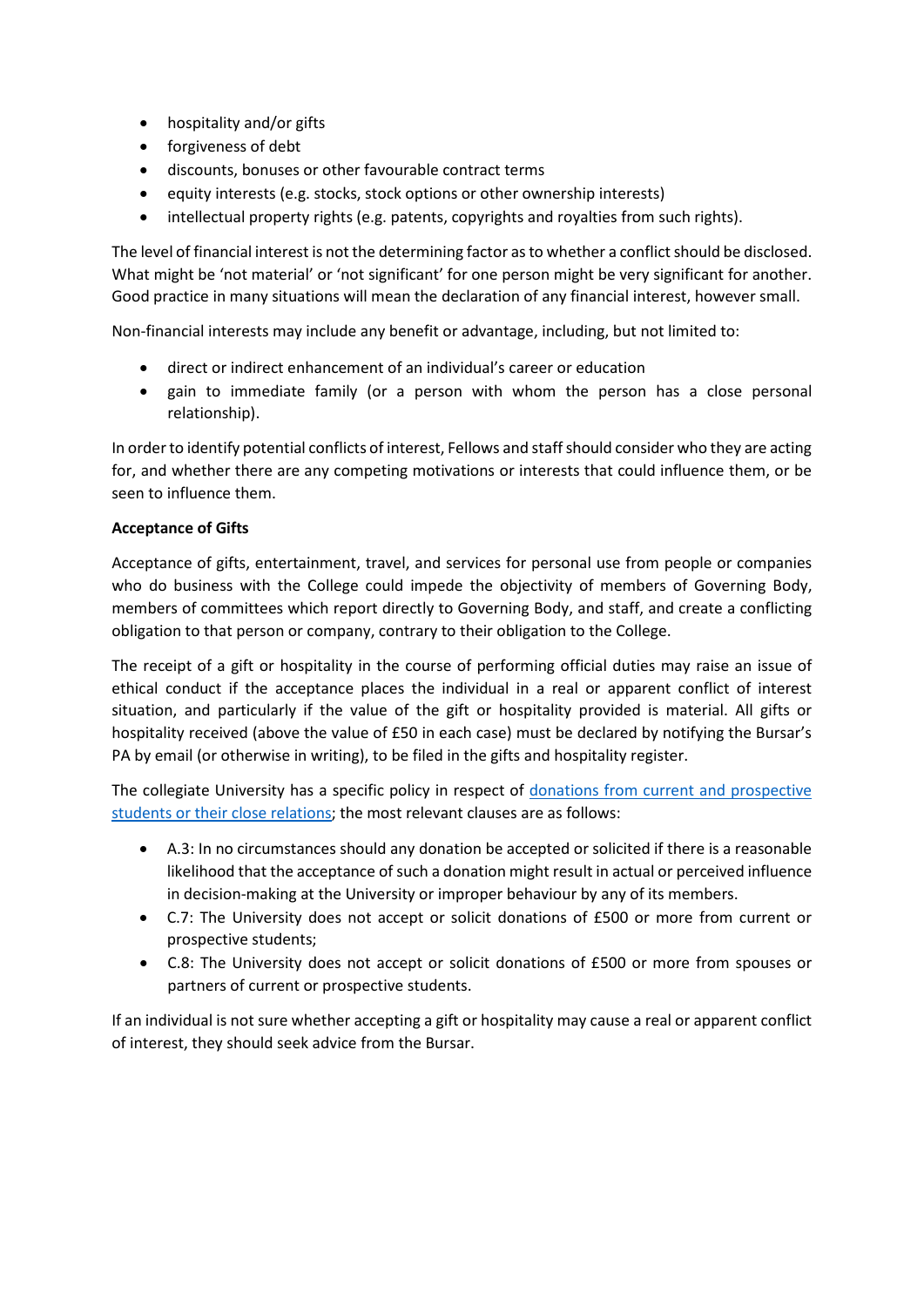## **Conflicts of Interest examples**

The University provides some illustrative examples and principles at this link. Some of these might be readily adapted to the College setting. The University examples include:

- An academic holds a position (for example as a consultant, director or advisor) in an enterprise that may also have an interest in influencing government or other policy
- An academic who has a senior editorial position with a commercial journal is also on a University library committee that recommends journal subscriptions
- A researcher has a financial interest in the licensee (or proposed licensee) of University intellectual property
- A researcher holds a position (for example as a director) in an enterprise that may wish to restrict or otherwise manage adverse research findings for commercial reasons
- A member of staff chairs a University committee which is to consider the allocation of funds to be shared between a number of colleges, including their own.

In the principles, under 'student supervision and teaching' and 'other University activities', there is guidance setting out that:

- Staff with a close personal or familial relationship with a student or a student's family should not be involved in decisions about that student's admission, supervision or academic progress, or the award of any studentships, prizes or other grants to the student.
- If a member of a panel making decisions about awarding studentships is the supervisor of an applicant, both the supervisor and the student should declare an interest.
- Staff involved in admissions, recruitment or contract negotiation should neither deal with, nor make decisions about, applicants or other parties in negotiations that are known to them. For example, a member of staff would not participate in the appointment, hiring, promotion, supervision or evaluation of a person with whom they have a close personal relationship.

# **Register of Interests**

The College has a duty to maintain a register of interests declared by members of Governing Body, the committees which report directly to Governing Body, and staff. The register will consist of information provided by each individual and be returned in a standard format issued by the Bursar's PA. In order to be current, an annual return is required in Michaelmas Term. The register of declared interests will be available for inspection on request by members of Governing Body and by such other persons as Governing Body shall approve.

If an individual is not sure what to declare or when to make a declaration, they should seek advice from the Bursar.

# **Managing Conflicts of Interest**

There is a general obligation on all members of Governing Body, the committees which report directly to Governing Body, and staff to disclose at the earliest practicable opportunity any interests (including substantial gifts or hospitality) that they or a family member or any organisation in which they hold office or employment may have in any transaction under consideration between the College and a third party. The circumstances in which such a declaration is appropriate are:

 When Governing Body, any of the committees which report directly to Governing Body, or other meetings, has business which is materially relevant to those interests; or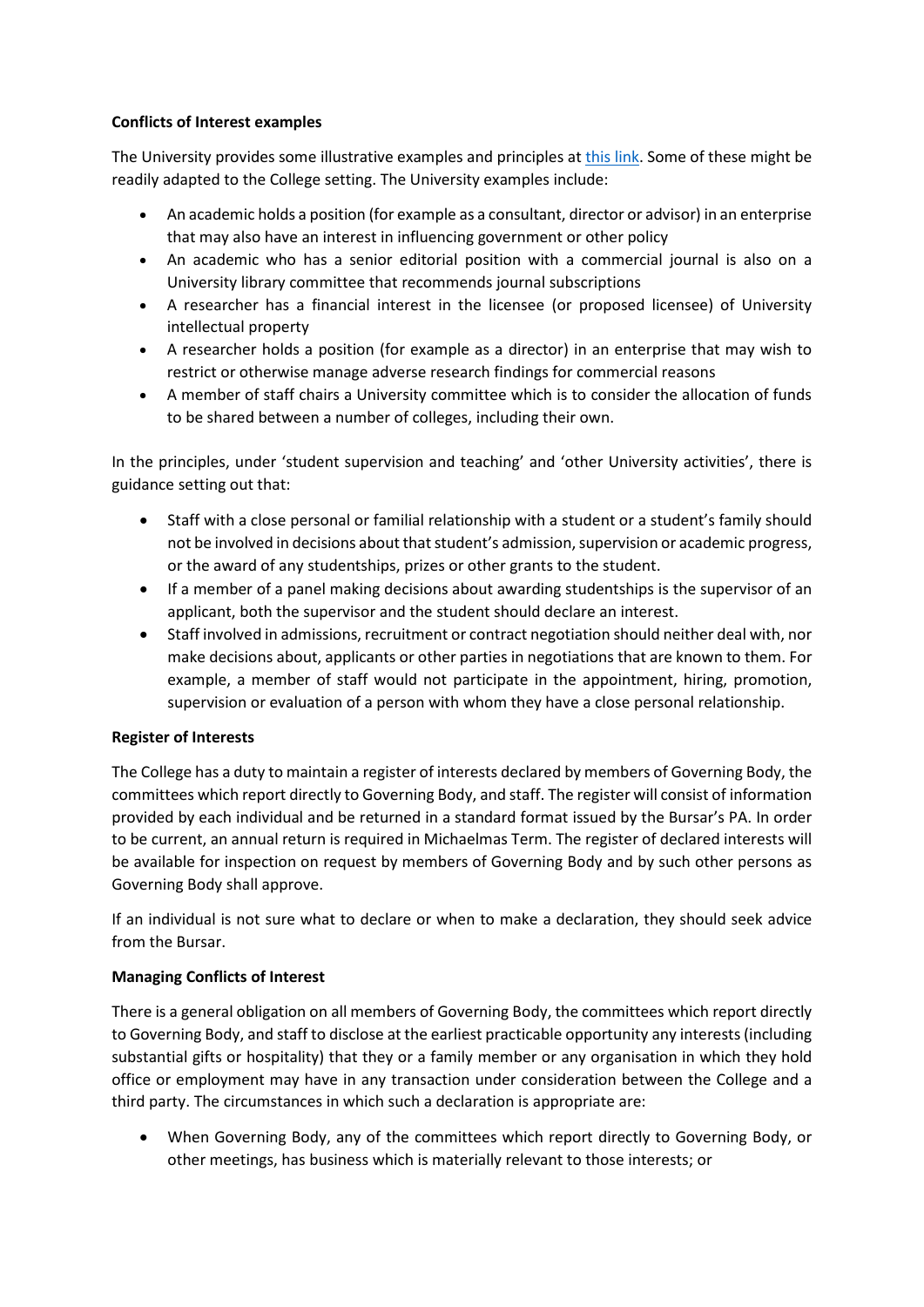When in the course of a meeting the individual becomes aware that they have, or may have, an interest in the specific item of business to be discussed or decided upon.

These circumstances will vary from case to case. Members of Governing Body, the committees which report directly to Governing Body, and staff may have links with organisations with which the College has dealings. The extent to which these dealings constitute actual, potential or perceived conflicts of interest will vary. Individuals should apply the test of 'reasonableness' outlined under 'Definitions' above in deciding whether a potential or perceived conflict exists.

## *How and when to declare an interest*

An annual declaration of interests form is completed by all members of Governing Body and by Senior Administrative Officers.

In the context of committee meetings, the proper manner of indicating an actual, potential or perceived conflict of interest is to inform the Chair of the meeting in advance or once the individual becomes aware of a conflict during the course of discussion. That individual should then withdraw and take no further part in the subsequent discussion, unless expressly invited to remain, solely in order to provide information. Individuals may not participate in decision-making processes that affect their individual interests.

An exception exists when Governing Body considers the recommendations put forward by the Remuneration Committee on remuneration and benefits for the Warden and Fellows. In this case, the conflict of interest has already been managed by: the restrictions on membership of the Remuneration Committee; the Committee's procedure, as set out in its Terms of Reference; and the fact that Governing Body can only accept or reduce, but not increase the proposed Remuneration Terms.

# *Staff*

Staff should report a conflict as soon as is practicable to their line manager and should not participate in the sections of meetings which discuss business in which the conflict lies.

#### *Start of Committee meetings*

To remind individuals to make such declarations, the following item will be added to the start of all Governing Body agendas and agendas for committees which report directly to Governing Body:

*Members of Governing Body/the relevant committee are asked to declare any interest that could give rise to conflict in any item on the agenda at the beginning of the item in question. All interests so disclosed will be recorded in the minutes of the meeting. Unless the Chair deems otherwise, the member shall absent themselves from all or part of the discussion of the matter and shall not vote on the matter.*

If a conflict arises, it will be recorded in the minutes of that meeting as follows:

- The nature and extent of the conflict (including the nature of the individual's relationship with the business, organisation, transaction, person or professional body, where appropriate);
- a summary of the associated discussion; and
- a record of the actions taken to manage the conflict.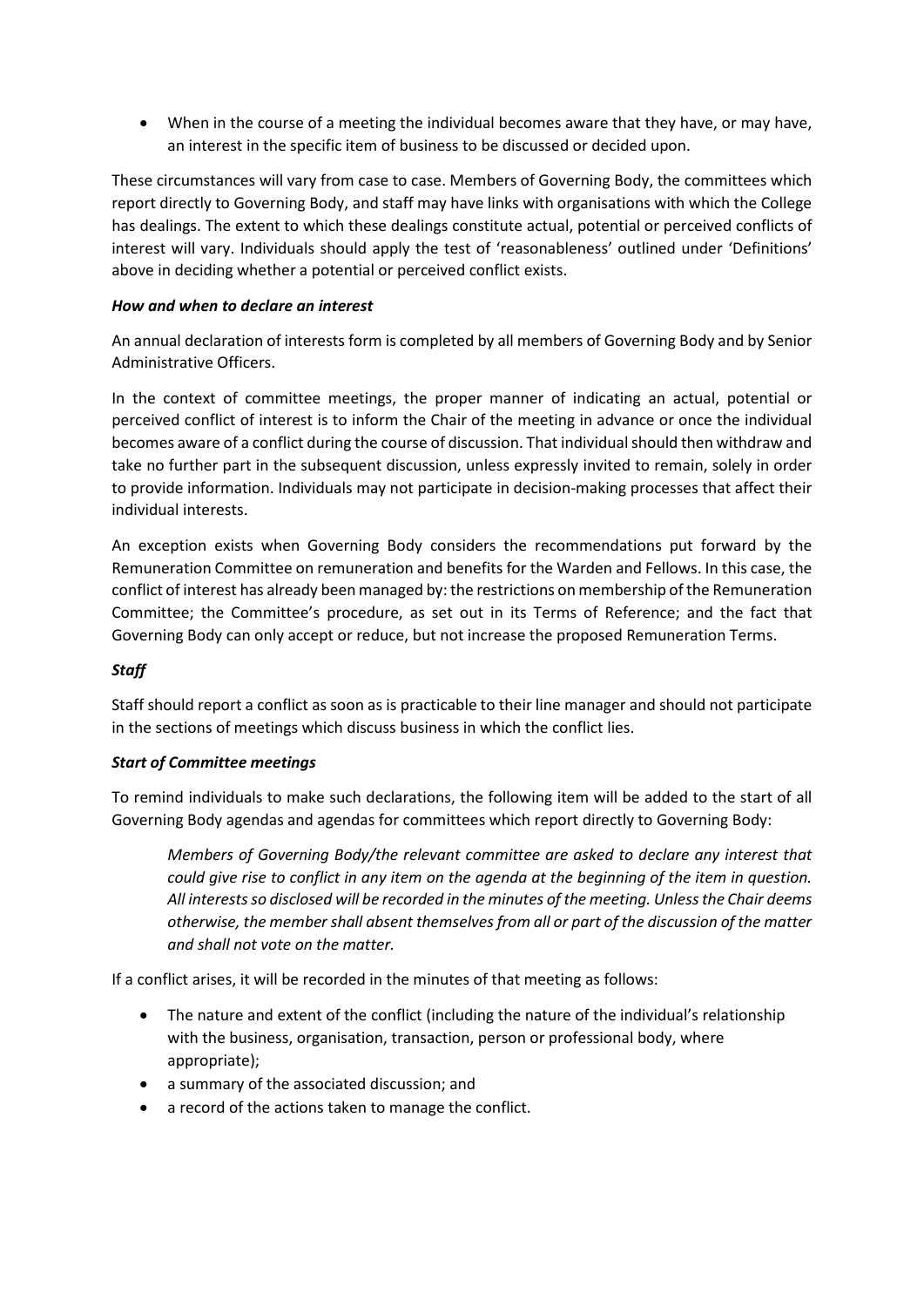## **Data Protection**

All the information provided will be covered by the principles of the Data Protection Act 2018. This data will only be used to ensure that the individuals covered by the policy act in the best interests of the College and will not be used for any other purpose.

## **Monitoring**

The register may be randomly checked against the award of contracts to confirm the effectiveness of the register and policy.

## **Approved by GB 27 January 2021**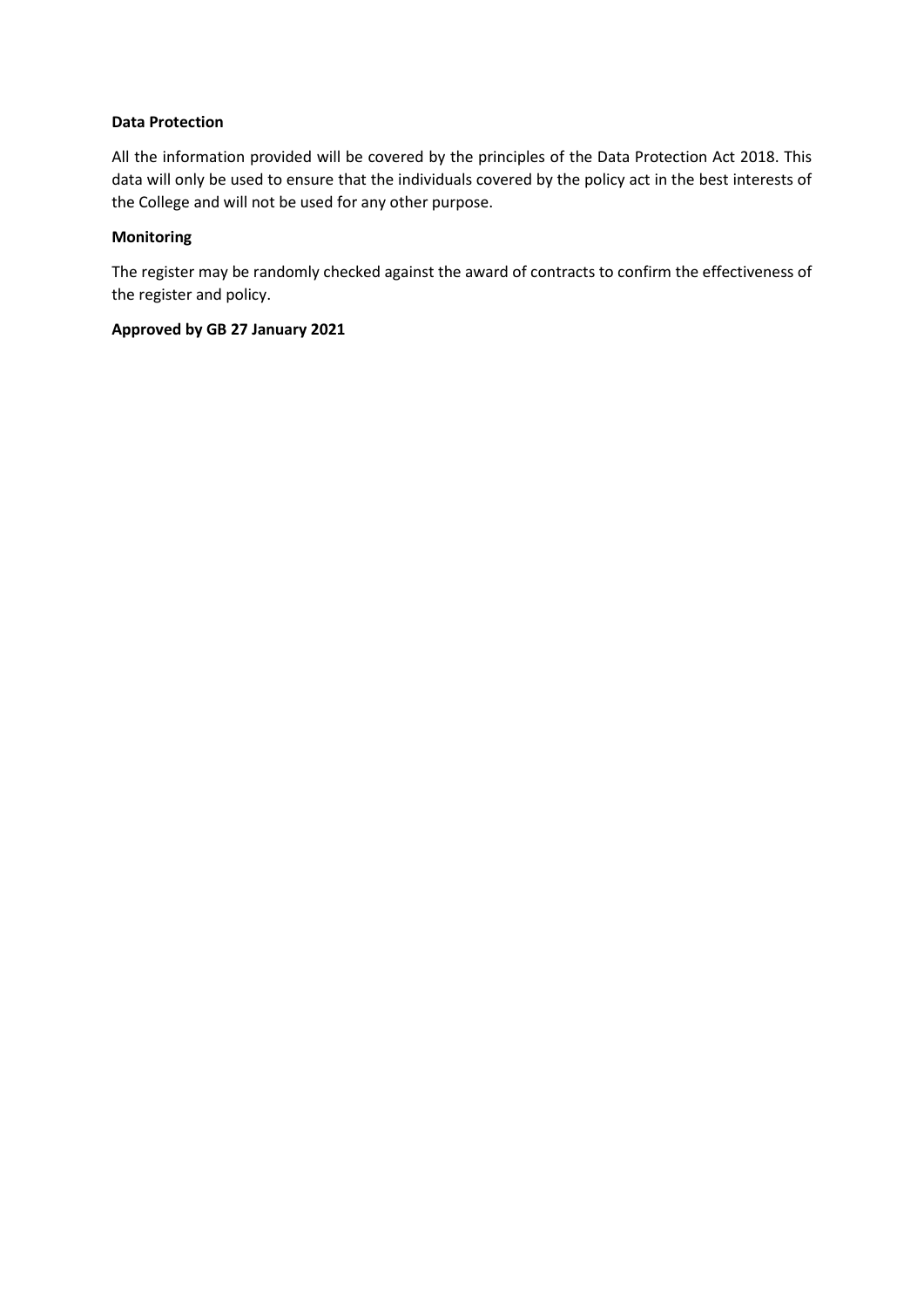# **Declaration of interests**

**Name:** 

I declare as a as a member of Governing Body and/or one or more of the committees reporting directly to Governing Body and/or Senior Administrative Office of St Antony's College that I have detailed my interests below in accordance with the College's Conflicts of Interest Policy approved by Governing Body on 27 January 2021.

| <b>Type of interest</b>                                                                                                                                                                                                                                   | Please give details of relevant <sup>1</sup> interests, whether<br>applicable to yourself or a close family member (eg<br>spouse, parents, siblings, child, grandchild) or some<br>other close personal contact |  |  |  |  |
|-----------------------------------------------------------------------------------------------------------------------------------------------------------------------------------------------------------------------------------------------------------|-----------------------------------------------------------------------------------------------------------------------------------------------------------------------------------------------------------------|--|--|--|--|
| Existing employment and any previous<br>employment in which you continue to<br>have an interest, paid or unpaid                                                                                                                                           | University of Oxford/St Antony's College/other (please<br>delete as appropriate and provide further details if relevant)                                                                                        |  |  |  |  |
| Appointments (including unpaid) such<br>as:<br>businesses (of which I am a<br>partner or sole proprietor)<br>directorships<br>trusteeships<br>local authority memberships<br>consultancy roles<br>advisory positions<br>other positions of responsibility | Please give the name of the relevant organisation and<br>provide details as to the nature of your role                                                                                                          |  |  |  |  |
| Visiting professorships, or other<br>equivalent engagements                                                                                                                                                                                               | Please provide the name of any higher education institutions<br>with which you have a link, and details of your role/the<br>relationship                                                                        |  |  |  |  |
| Membership of professional bodies,<br>membership organisations, pressure or<br>special interest groups or mutual<br>support organisations                                                                                                                 | Please give the name of the relevant organisation and<br>provide details as to the nature of your role                                                                                                          |  |  |  |  |
| Investments in unlisted companies,<br>partnerships and other forms of<br>business, significant <sup>2</sup> shareholdings                                                                                                                                 | Please state the organisation and the nature of your interest                                                                                                                                                   |  |  |  |  |

<sup>1</sup> Relevant interests: interests that are *materially* relevant to College business or where a reasonably well-informed person could properly perceive that such an interest exists.

<sup>&</sup>lt;sup>2</sup> Significant shareholdings. Responsibility rests with Governing Body members, members of committees reporting directly to Governing Body, and staff to disclose shareholdings where a reasonably well-informed person could properly perceive that such shareholdings may influence their actions when participating in College decision-making.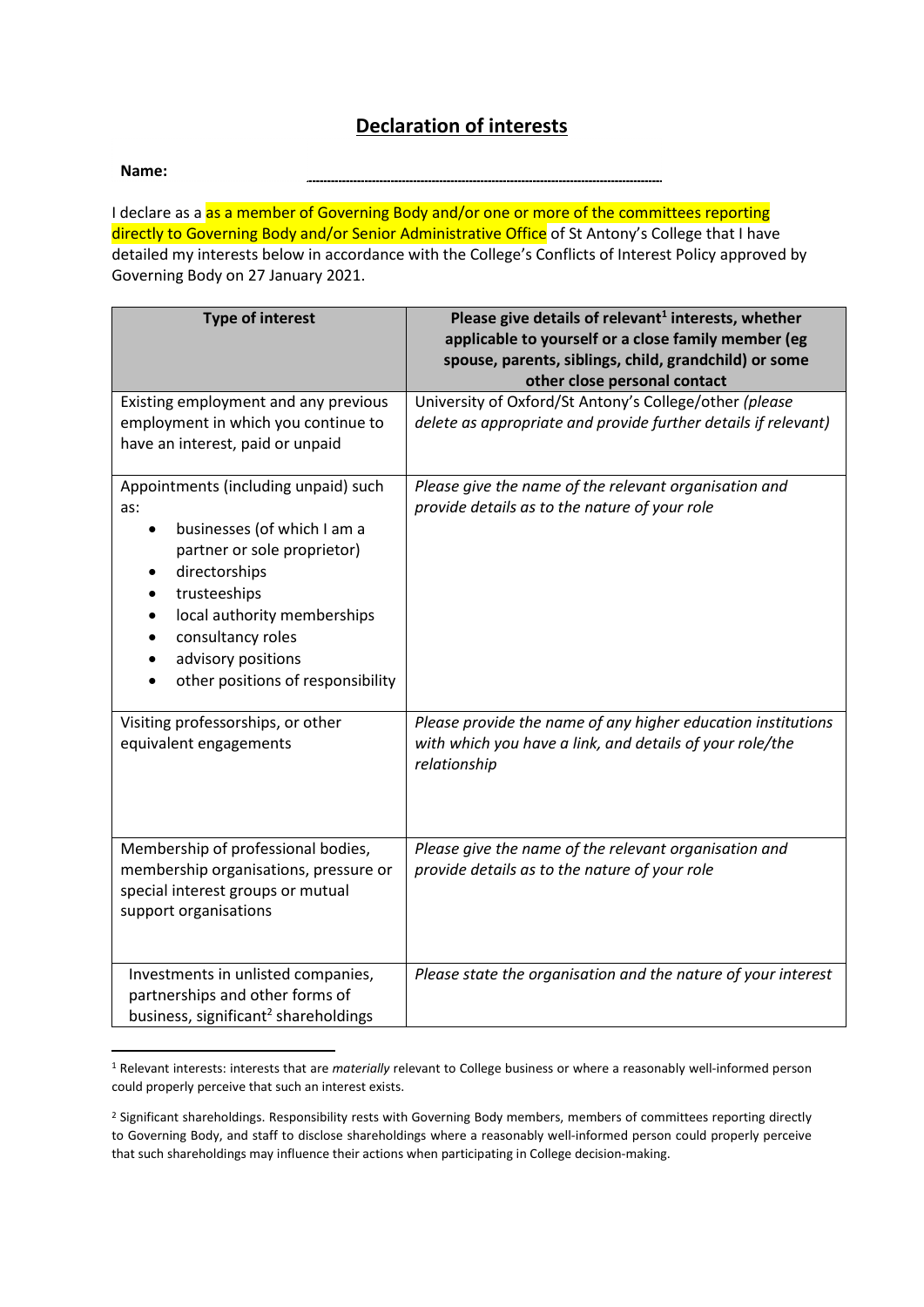| <b>Type of interest</b>                                                                                                                                                                                                  | Please give details of relevant <sup>1</sup> interests, whether<br>applicable to yourself or a close family member (eg<br>spouse, parents, siblings, child, grandchild) or some<br>other close personal contact |
|--------------------------------------------------------------------------------------------------------------------------------------------------------------------------------------------------------------------------|-----------------------------------------------------------------------------------------------------------------------------------------------------------------------------------------------------------------|
| or controlling interests and beneficial<br>interests a) in which the College has<br>funds invested or b) which may have<br>dealings with the College                                                                     |                                                                                                                                                                                                                 |
| Gifts or hospitality offered (above the<br>value of £50 in each case) by external<br>bodies or companies in relation to<br>College activities within the last year,<br>and whether or not these were<br>accepted by you. | Please state the individual/organisation offering<br>gifts/hospitality, the approximate value, and whether or not<br>you accepted the offer                                                                     |
| Any contractual relationship with the<br>College or any of its subsidiary<br>companies                                                                                                                                   |                                                                                                                                                                                                                 |
| Any other conflicts not covered above,<br>including those of a social or personal<br>nature, that might give rise to a conflict<br>with the discharge of College business                                                |                                                                                                                                                                                                                 |

To the best of my knowledge the information supplied above is correct and complete. I undertake to update the information as necessary, to renew it on an annual basis at the start of Michaelmas Term and, if a conflict suddenly arises, to inform the Warden or other chair of Governing Body, or of one of its committees reporting directly to Governing Body, or my line manager. I understand that, in such circumstances, I must withdraw from any meeting during the discussion of such matter and must not vote in respect of it.

I confirm I have read the College's Conflict of Interest Policy and give my consent for the information to be used as described in the policy and for no other purpose.

**Signed:** 

**Date:** 

*The register is not intended as a substitute for the declaration of an interest at the relevant time. Its purpose is to put the transaction of the business of Governing Body, its committees which report directly to Governing Body, and other meetings on an unambiguous basis, to enable individuals to address items of business with a clear perception of their responsibilities and to avoid any embarrassment in the conduct of business. The register establishes the general principle of declaration while leaving to individuals' judgement within the guidelines the actual interest to be registered.* 

#### *Nondisclosure of Interests*

*A nondisclosure of interest, if established as material to the business of Governing Body, its committees which report directly to Governing Body, or other meetings, may lead to action by Governing Body, including removal from office.*